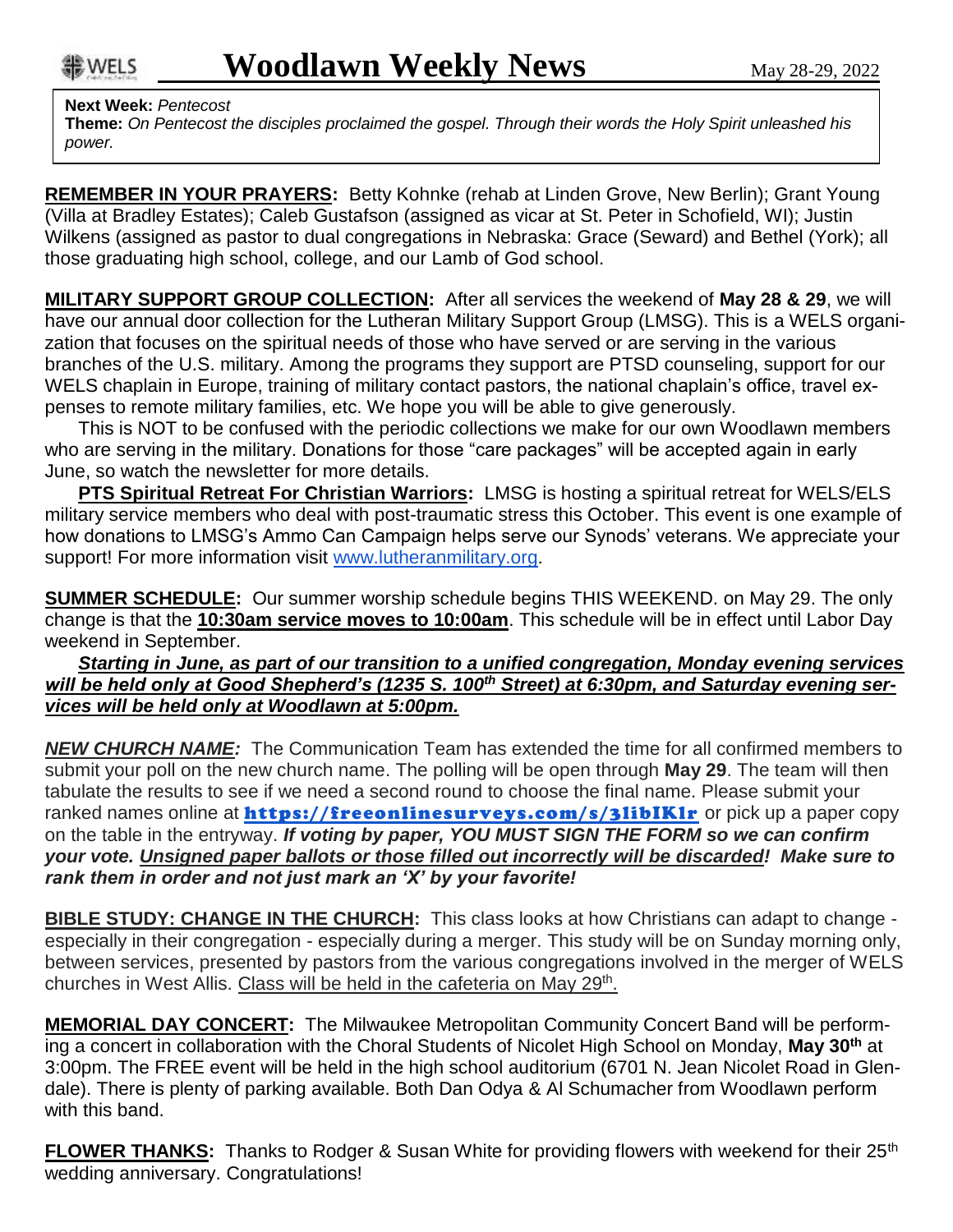**UPCOMING BIBLE STUDY:** "God just wants me to be happy." "God helps those who help themselves." How many times have you heard these sayings in secular culture or from a professing Christian? Despite their catchy, positive appeal, these sayings and others like them have dangerous implications for Christian theology. Join us for our new Bible study in the cafeteria on Thursdays at 10:30am and 7:30pm, **beginning June 2nd .** Sign-up online at: [https://www.signupge](https://www.signupgenius.com/go/10C0848AFAD2CA6F85-communion)[nius.com/go/10C0848AFAD2CA6F85-communion](https://www.signupgenius.com/go/10C0848AFAD2CA6F85-communion)

In *10 Lies About God*, Professor David Scharf explains how these inaccurate beliefs distort your relationship with God and offers loving, Bible-based corrections that participants can use in response. The study includes ten lessons to help participants respond to false teachings about God and defend what the Bible teaches.

**ATTENTION GRADUATES!** We will be honoring our high school and college graduates during services the weekend of **June 4 & 5**. If you are graduating, you should have received a letter in your information box. Please return the letter to one of the pastors. If you are graduating but did not receive a letter, contact Pastor Kneser.

**JOIN US AT WEST ALLIS A LA CARTE!!** West Allis A La Carte is on **Sunday, June 5th, from noon to 5:00pm** (rain or shine). A La Carte is an exciting street festival with food, games, live music, artists and other vendors, crafts and bingo. We will share a booth with Jordan and Good Shepherd's to reach out to our community about our unified churches and schools.

**SCRIP / RAISE RIGHT:** Thank you for your orders which came to just over \$1,900!! The summer order schedule begins on Monday, **June 6.** Pick up an order form from the carousel outside Pastor Kneser's office. A retailer listing is also available. Contact Mrs. Gasper at [mgasper@logls.org](mailto:mgasper@logls.org) with questions. Make sure to check out the new RaiseRight website: [https://www.raiseright.com/shop.](https://www.raiseright.com/shop)

**BLOOD DRIVE:** Please sign up for the Woodlawn blood drive, **Monday, June 13th**, from 2:00-6:00pm, and save local Wisconsin patients by giving the gift of life.

It takes about 45 minutes to donate from sign in to snacks. With each blood donation, you can save up to 3 lives! To reserve your spot, click on the link: [bit.ly/](http://bit.ly/)woodlawn613. All blood types are greatly needed! Masks are optional. Please eat a healthy meal or snack, skip the coffee or soda, and bring your driver's license or photo ID with address to the blood drive.

Keep the (heart)beats going. Donate blood at the drive below to receive a portable Bluetooth speaker in a vibrant Versiti color, while supplies last.

**GRIEF SUPPORT GROUP:** St. John's in Milwaukee (4001 S. 68<sup>th</sup> Street) will offer a weekly GriefShare seminar and support group on Wednesdays beginning **June 15**. GriefShare is a video seminar series that features some of the nation's foremost Christian experts on grief and recovery topics as seen from a biblical perspective. The video seminars are combined with support group discussion of the materials presented during the video. The group meets from 6:00-8:00pm at St. John's in their Community Room (enter door#1). If you are interested or have questions, call 414-453-1350 or email [grief](mailto:griefshare@stjohnsmilw.org)[share@stjohnsmilw.org.](mailto:griefshare@stjohnsmilw.org) Brochures are available on the table in the entryway.

**WELS/ELS Singles Lapham Peak Hiking:** Join fellow WELS/ELS Singles for hiking at Lapham Peak! (W239 N846 County Rd C in Delafield) on Saturday, **June 18**, 2022 at 2:00pm. We will meet in the Evergreen Parking Lot. From there we can decide if we want to go to the nature center, tower, butterfly garden or more trails. Length of hike will be determined by the group. Questions? Feel free to contact Rachel at [rachelfritz@yahoo.com.](mailto:rachelfritz@yahoo.com)

**PTO FUNDRAISER THANKS:** Thank you to everyone who supported the Lamb of God PTO by attending the recent Chipotle fundraiser in Hales Corners. We received a check this week in the amount of \$222.02!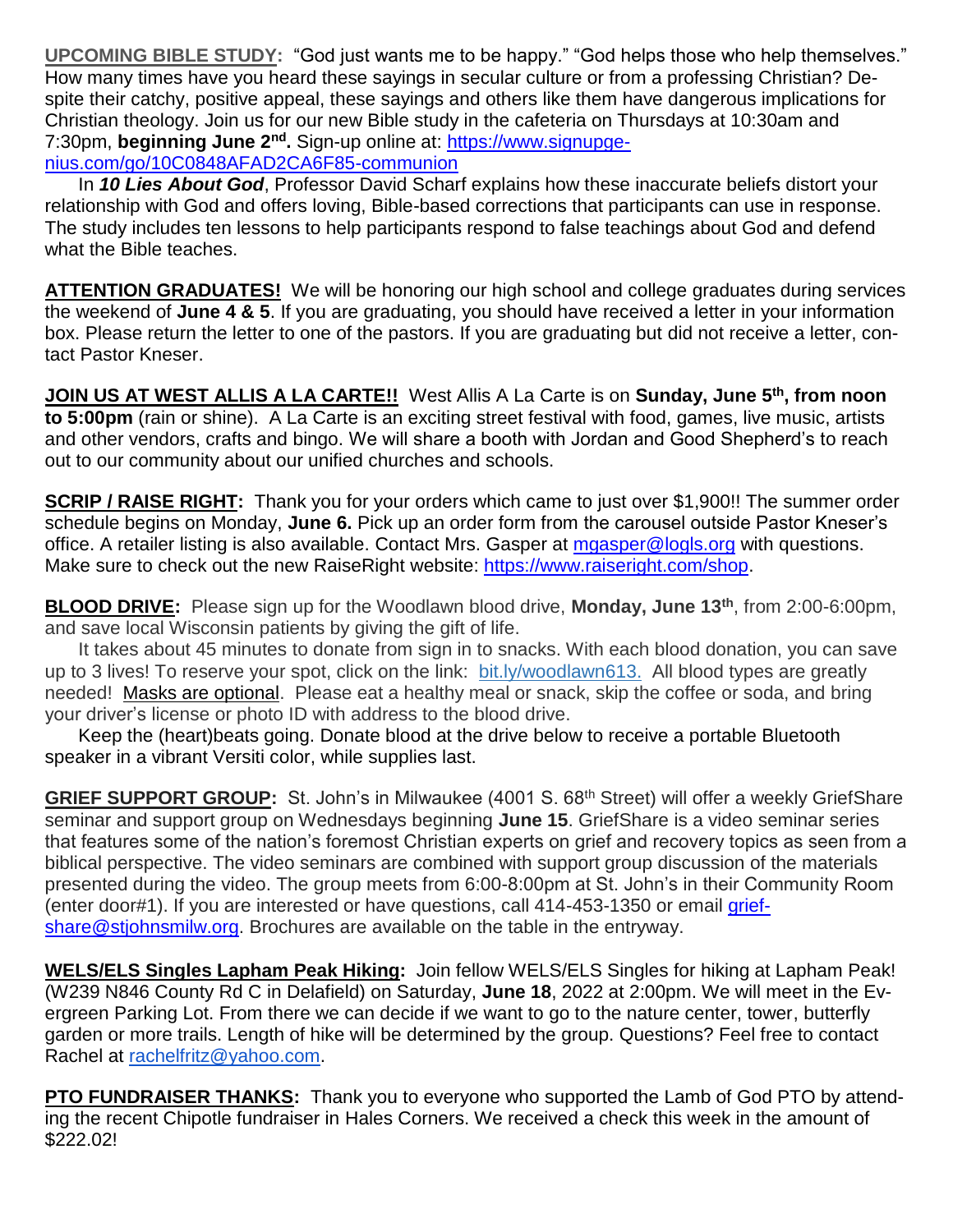**CHRISTIAN FELLOWSHIP CAMPING GROUP:** Our camping trip to Camp Phillip, will be August 5 – 7. If you're interested in joining us, contact Camp Phillip to make your reservations for a campsite by email to [office@campphillip.com](mailto:office@campphillip.com) or call 920-787-3202. When making reservations, let them know you are with our group. Supporting churches receive a discount. If you have any questions please contact Michele Koltermann by email at [mkoltermann826@gmail.com](mailto:mkoltermann826@gmail.com) or by phone 414-588-8675.

**WISCONSIN LUTHERAN HIGH SCHOOL: Purchase WLHS Commemorative Bricks—***Building on the Legacy* is Wisconsin Lutheran High School's \$6.5M outdoor athletic facilities upgrade project. Through this campaign, WLHS will install turf on both the main and practice fields, pour a new track, add a digital scoreboard, and so much more. Alumni, parents, and friends have the opportunity to create a lasting memory or dedication for years to come through our commemorative brick campaign. By purchasing a brick, you are making a tax-deductible donation (minus the cost) to the *Building on the Legacy* outdoor athletic facilities project. There are limited quantities of each brick size so please act fast. To purchase a brick, visit [https://donationbricks.com/botl.](https://donationbricks.com/botl)

**WLHS Canoe for Sale—**After the WLHS inaugural canoe club's maiden voyage, you can now purchase their canoe! This student-made canoe comes with paddles and was tested on the Wisconsin River. Materials to make the canoe came to \$1,500. The club is looking for a best offer purchase to help kick-start the costs for next year's canoe. If interested, please contact Mark Ricke at: [mark.ricke@wlhs.org](mailto:mark.ricke@wlhs.org) or 414-453-4567.

**LIVESTREAM VOLUNTEERS:** Live streaming tech volunteers needed! Anyone interested will be trained and work with a partner. After becoming experienced, team members will be free to continue with a team mate or go solo. Church services that are outside of the usual weekend schedule (funerals, Easter, Lent, etc.) and need to be live streamed are assigned on a volunteer basis. If you are interested or have questions, please contact Jef Jaeger (414-423-9173 or jef.jaeger@juno.com)

**GRACE DOWNTOWN: New Podcast Series Beginning**-Beginning this week, Most Certainly True, Grace Lutheran Church's podcast, is starting a new series for the summer! Join them as they read through the book of Acts and review the history of the early Christian Church. One chapter will be discussed per episode, with two episodes being posted each week. Find these episodes by subscribing to Most Certainly True in your podcast app or download them individually by accessing the link on the Grace website. Questions? Contact Pastor Hackmann at *[bhackmann@gracedowntown.org](mailto:bhackmann@gracedowntown.org)*.

**First Fridays Presents-**First Fridays returns on Friday, **June 3**, at 5:00pm at Grace Lutheran Church (1209 N. Broadway, Milwaukee) in the sanctuary with The Brusubardis Performers! The Brusubardis family performs music from baroque to 20th century written for voice, keyboard and string instruments, and have enjoyed sharing their music with audiences for the last 20 years. First Fridays is free to attend and open to the public (donations graciously accepted and go towards the artists and supporting the concert series). Concerts last approximately an hour, with light refreshments served immediately following the performance. To learn more, visit *[gracedowntown.org/firstfridays.](http://gracedowntown.org/firstfridays)*

**Babysitting Fundraiser**-*Craving a date night out?* On Saturday, **June 11**, Grace Teens going to the Youth Rally are hosting a babysitting fundraiser from 4:00.-8:00pm at Grace Lutheran Church! Younger children will be in the nursery and older kids will be in the Heritage Room of the Parish Center (1209 N. Broadway, Milwaukee) with a movie and other activities. A meal of chicken nuggets, applesauce, and veggies will be provided. This fundraiser will rely on freewill donations that will be split between the teens to lessen the cost of attending the rally. Please be sure that you make a donation upon dropping off your children. If you desire to make a donation without participating in the fundraiser, reach out to Drew Carter. Sign-ups can be found in the Parish Center or online. Questions can be directed to Drew Carter at *[dcarter@gracedowntown.org](mailto:dcarter@gracedowntown.org)*.

**Job Opportunities at Grace Lutheran in Downtown Milwaukee**-Grace Lutheran Church in downtown Milwaukee is *urgently seeking* qualified candidates for the following roles: Barista, Director of Digital Ministry, Event Reps, and Wedding Hosts! All positions are part-time and require some availability on nights and weekends. To learn more about these roles, please contact the church office at 414-271- 3006 or email Cate Jaworski, Church Administrator, at *[admin@gracedowntown.org](mailto:admin@gracedowntown.org)*.